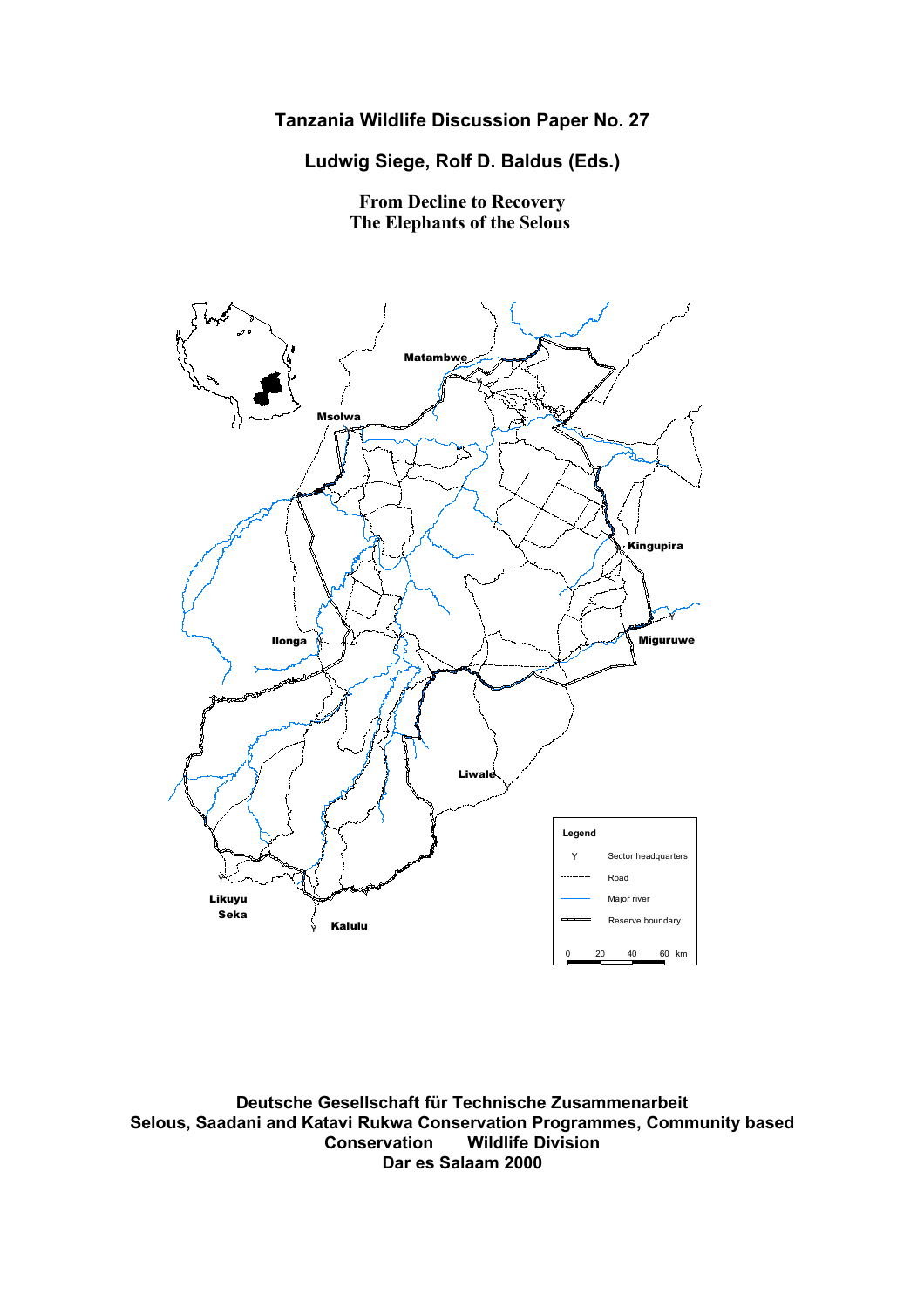# **From Decline to Recovery: the Elephants of the Selous**

by Dr. Ludwig Siege

#### **The Selous:**

With about 50,000 square km or 6% of Tanzania's land surface, the Selous Game Reserve (SGR) is the largest protected area in the World. Nowadays a "World Heritage Site", the Selous was founded primarily as an Elephant Reserve.

Other protected areas on the Selous periphery, such as Mikumi and Udzungwa National Parks, and Kilombero Game Controlled Area, conserve other habitats not represented in SGR itself, and add a further 10,440 sq.km to the area under protection. Numerous village Wildlife Management Areas are in the process of being established in 7 Districts around the Reserve. The adjacent areas of low population density contribute an additional 40,000 to 50,000 sq.km to the ecosystem.

There is evidence that elephants migrate to and from Northern Mozambique through corridors in Songea and Tunduru Districts.

Much of what is uninhabited Game Reserve now was populated in the past. Large tracts of the Selous did not contain important numbers of elephants. Areas like Madaba in the center of the Selous, which are now strongholds of elephants, were important villages up to the middle of the century. Political events like the MajiMaji uprising in 1905, resettlements to combat sleeping sickness and later the Ujamaa villagisation policy contributed to the depopulation of the area. The ranges for wildlife in the Selous ecosystem have actually increased over this period, so that the elephants now roam over an area larger than 100,000 sqkm.

#### **Recent developments:**

With the consolidation of the Reserve after 1950 elephant numbers began to increase, culminating in a figure of more than 110,000 in the first overall aerial survey of the Selous ecosystem in 1976. At that time, commercial ivory poaching was already on the increase. The next count in 1986 revealed a huge drop to 55,000 animals, and in 1989 the numbers had gone down even further to around 30,000. Large scale commercial poaching was rampant during much of the 1980's, reaching its peak between 1986 and 1989. The administration was starved for funds and antipoaching efforts were largely unsuccessful.

In 1986 the desperate situation of the Selous elephants was becoming clear, and the Government of Tanzania took first steps to come to grips with the deteriorating situation. Internal ivory trade was banned. A study to propose ways to rehabilitate the reserve was carried out, an aerial census conducted and the international community was approached for assistance. Germany - together with WWF, AWF and FZS - reacted in 1987 and extended its bilateral development cooperation to the reserve.

The Selous Conservation Programme (SCP), a joint activity of the Tanzanian and German Governments has since then supported the reserve administration itself and aims at reducing the conflicts between the reserve and the local population by implementing Village Wildlife Management in the buffer zones bordering the reserve.

In 1989, Tanzania had responded to the poaching situation by carrying out "Operation Uhai", an antipoaching campaign supported by army and police. Tanzania was also in the forefront to facilitate the ivory trade ban at the CITES-Conference of Parties in 1989.

A Management Plan was developed for the Selous and since 1992 the situation of the administration of the Reserve was improved through a retention scheme, which allows the Selous to keep app. 50% of the tourist and hunting revenues. Presently around 1,8 Mil. US\$ per year are retained for management.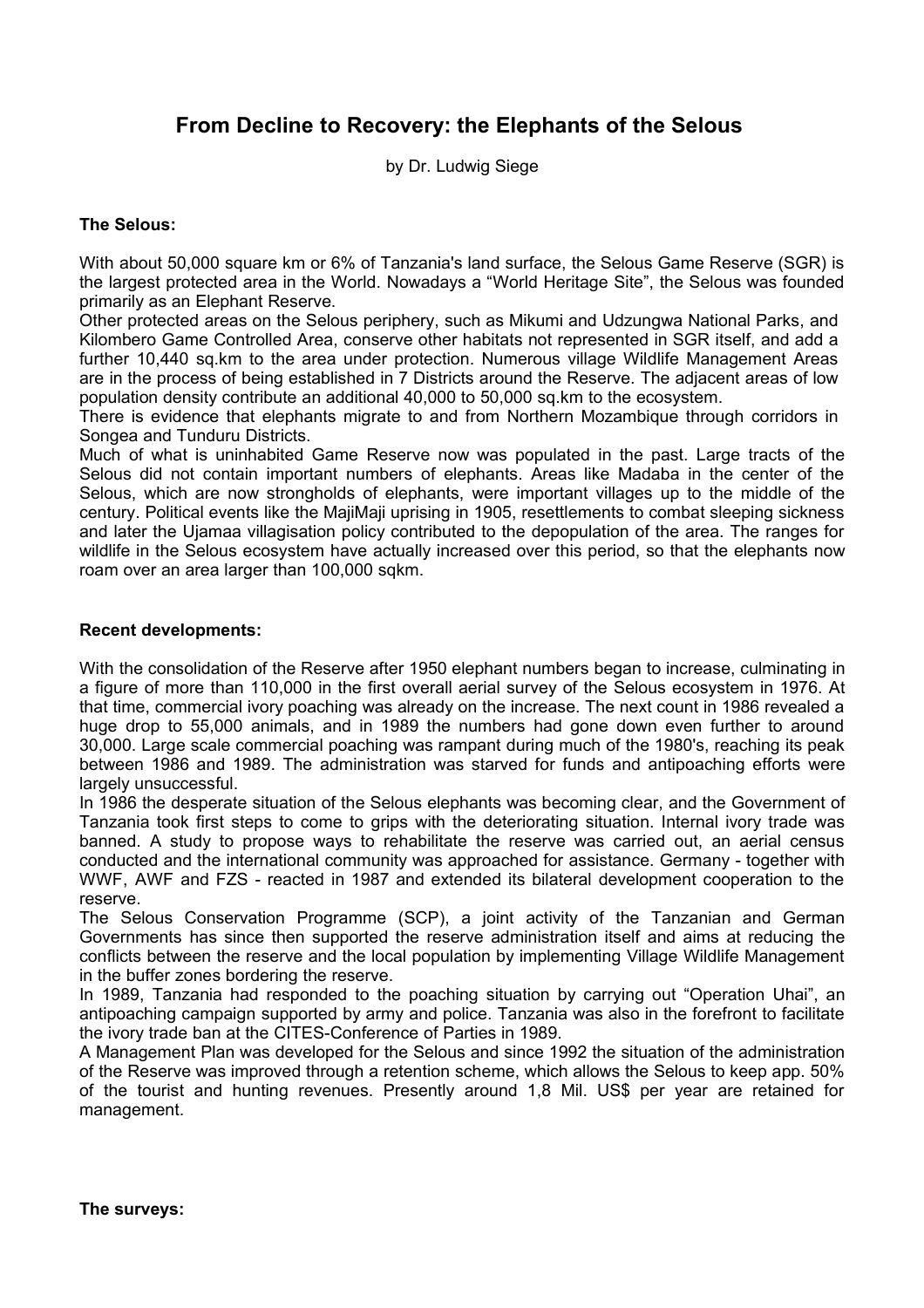Since 1976 aerial surveys of the Selous have been carried out. The surveys have all used the Systematic Reconnaissance Flight Method of Norton-Griffiths, but covered varying census zones. Since 1986, the coverage has become more consistent, even though the total area surveyed was enlarged to cover new Wildlife Management Areas under the SCP.

In Annex 1 the results of the different surveys are shown in form of a table.

The first survey, carried out in 1976, was never fully processed and there is no comprehensive report available on its results. The important findings are, however, referred to in the censuses of 1981 and 1986.

In 1979 a wildlife census of the Rufiji River Basin was carried out in the course of the planning of the Stiegler's Gorge Dam Project, which, fortunately for the Selous, was discontinued in the early 1980ies. It covered around 6,900 sq.km and is of limited value here, as it merely confirmed the trends established in the more comprehensive surveys of 1976 and 1981.

The survey of 1981 covered around 35 % of the total census zone. Its figures were extrapolated where possible and are shown in the table.

The censuses of 1986, 1989, 1991, 1994, and 1998 are more consistent as to the area covered, density of transects, sample size, observer experience.

The graph below illustrates the development of the elephant numbers in the entire Selous zone.



#### **Interpretation:**

The graph shows the fluctuation of the population in the last 22 years. It shows the effect of the heavy poaching in the 1980ies, but it also shows that the interventions of the Government came right in time to save the Selous elephants.

The good survival of elephants in the 1960s and 1970s had allowed a healthy population of bulls and older cows to develop. This was killed off largely by poachers during the 1980s. The number of carcasses found increased steadily, while the elephant numbers declined. The census reports of the 1980ies contain appeals to the authorities to take serious measures to stop the massacre.

While some of the mature bulls of that period still existed, the majority was gone by 1989. The same, albeit to a lesser extent, applies to the older cows and by the end of the 1980ies the Selous elephant population had returned to the highly disturbed state in which it was found when anti poaching operations begun in earnest about 1956.

Since 1989, which could be seen as the turning point for the fate of the Selous elephants, the populations have increased by an average of around 6,5%. (Regression analysis of elephant numbers since 1989 shows an increase of 6,44 % p. a).

These figures, however, do not indicate the shape the elephant herds are in. Age structure and sex ratio cannot be determined on systematic reconnaissance flights.

Observations on the ground show that the elephant herds are breeding very well. The herds, which in the Selous are rarely larger than 30 animals, have almost always many young ones of different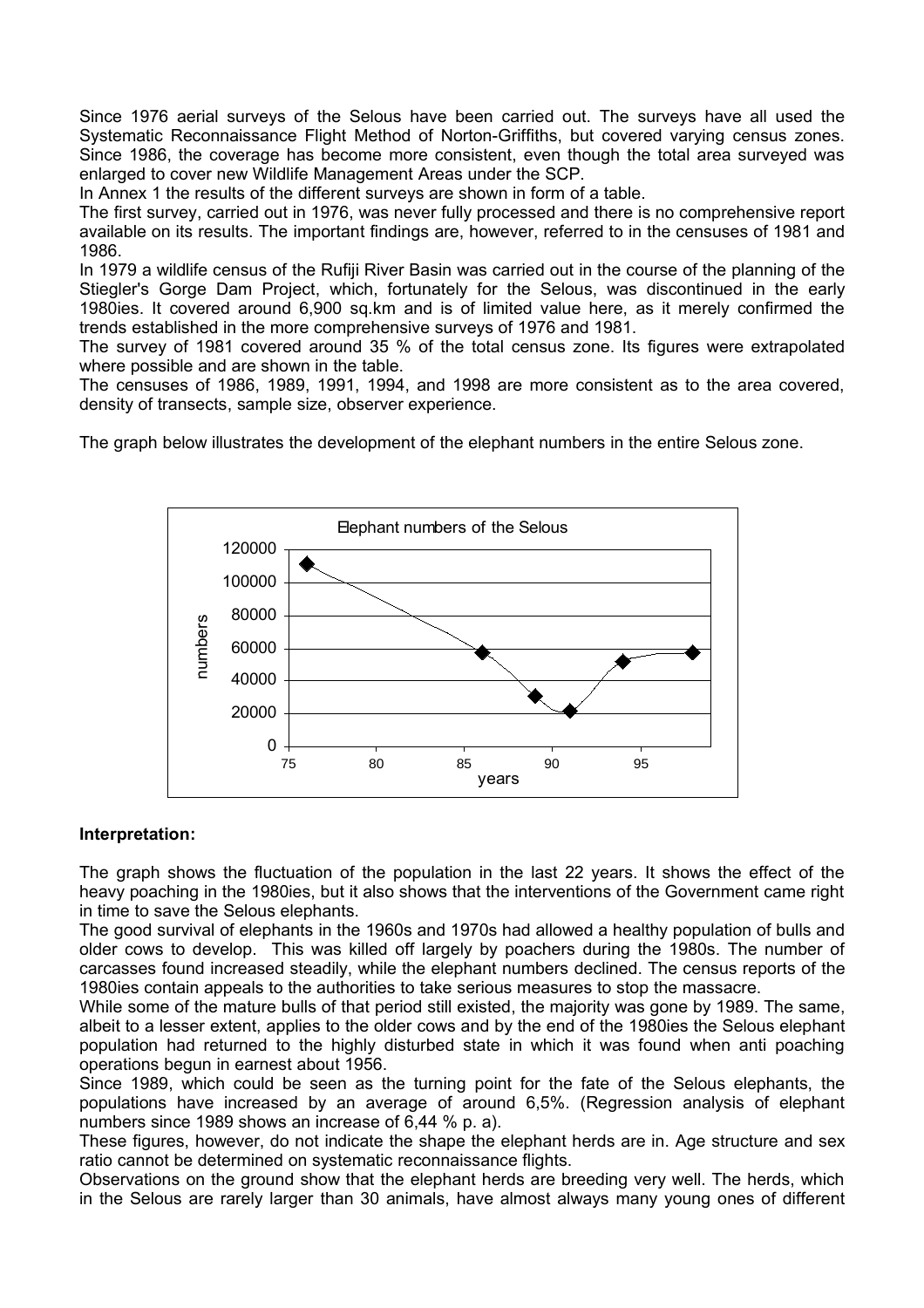age with them. They are now relaxed and far from the disturbed state they were in 1990, when the poaching was brought to a halt. Older animals, however, seem to be underrepresented.

#### **Poaching and elephant carcasses:**

The 1994 and 1998 survey results suggest a healthy breeding population in the Selous area with little human interference. The very low number of elephant carcasses (59 and 62, all outside the reserve) found during the surveys supports this. The carcass ratio, the main indicator for elephant poaching in an aerial survey, is close to nil now for some years. This proves that the antipoaching activities have largely been successful.

Mortality seems to be even lower than one would have expected from natural causes alone in a population with a normal age structure. The probable reason for this is that the poaching in the 1980ies has removed many of the old animals, so that the natural die-off from old age is significantly lower than in a population with a normal age structure.

There are presently only few signs of elephant poaching in the Reserve, but more poaching incidents have been reported from outside.

The poaching levels since 1995 are shown in Annex 2.

There is an increase of poaching since 1997, but still on a low level. The Selous management is able to target these incidences specifically and investigations have in several cases led to prosecution of the perpetrators.

The poaching incidences are concentrated largely in the North-Eastern part of the Selous and special measures have been taken to fight this outbreak.

#### **How the surveys are conducted:**

All surveys carried out so far were sample surveys and fixed wing aircraft have been used. In a sample survey, a certain percentage of the total area, usually 4 to 5 percent is counted, and the results are subjected to statistical analysis and projected to the total area.

The results of aerial surveys need careful interpretation to avoid misleading conclusions. This is all the more important in the Selous because of its vastness, dense vegetation and resulting from this, lack of other survey data, with which the aerial survey results could be compared.

No allowance has been made in any of the surveys for the various undercounting biases of fixed wing aircraft sample counts, which would have been of particular importance under Miombo woodland conditions as encountered in large parts of the SGR and its bufferzones. Visibility there is very much impeded and animals tend to hide especially during day time hours when flights are usually carried out. Transects are flown at high speed and there is usually a substantial observer bias leading to underestimation of animal numbers.

It has been proven that - apart from the density of the vegetation, which might hide animals totallythe main determining factor for the accuracy of an aerial survey is the contrast of colour between the animal surveyed and its background, which is made up by soils and vegetation. The surveys of the Selous distinguish only between dry and wet season counts and make no specific reference to the particular conditions of the vegetation cover at the time of the counts.

Scientists assume a conversion factor of 1.11 for elephants under similar conditions (Norton-Griffiths for the Ruaha, quoted from Selous Census 1981). This means that the Selous ecosystem now probably contains over 60,000 elephants. There is also evidence of elephants moving to and from Mozambique and projects are under preparation to establish the movements and to introduce management in the corridors.

The steep rise of the elephant figures between 1989 and 1998 cannot be explained by the natural increase of the population alone. The growth rate of 6.5% is close to the maximum natural increase of elephant populations under optimal conditions as per Clef's population model (Clef, 1988).

The most probable explanation is, apart from the natural recruitment, that after poaching was brought to a stop, elephants became more relaxed and dared to stay in the open again during daytime. This made them more visible from the air. As aerial survey flights are normally carried out between 8<sup>00</sup> and 12<sup>00</sup> hrs and in the early afternoon, it is believed that in the 1986 and 1989 counts many animals were hiding in thickets and thus were overlooked from the air. This means that the actual elephant figures in these years were probably higher than the counts were showing.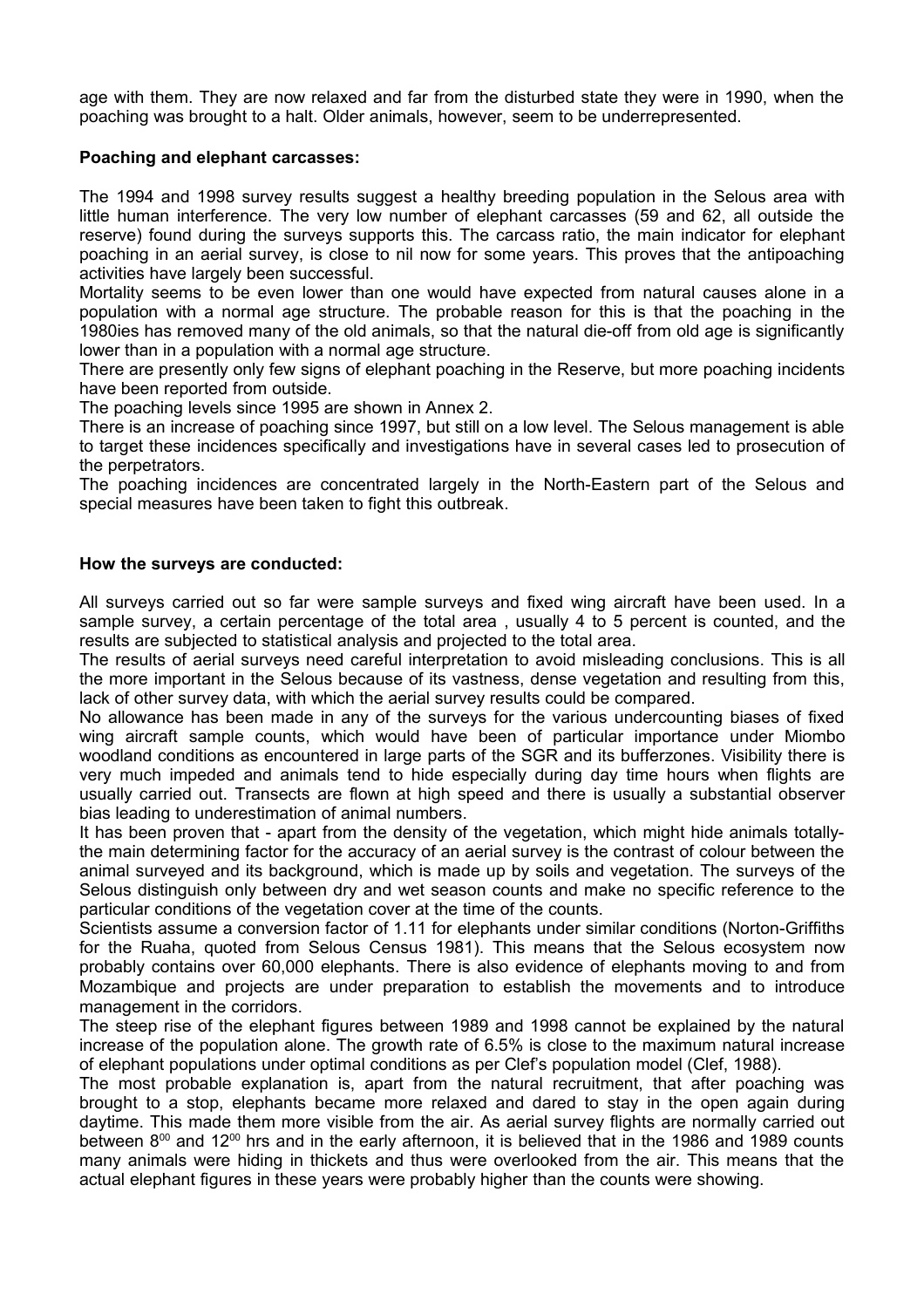The figures indicate that the natural growth of the elephant populations in the nineties was obviously not hampered by the lack of old bulls, which were naturally the main target of the poachers, as they were bearing the large ivory.

This contradicts statements from some elephant experts, who claim that old bulls are indispensable for the reproduction. It seems that elephant cows readily accept younger bulls for breeding when old ones are not available.

#### **The crop protection issue:**

Elephant ranges are nowadays increasingly hemmed in by human populations and form "islands", in contrast to former times, where the settlements were islands surrounded by elephants and other wild animals.

The Selous is in a better situation as compared to other protected areas, because the human population density in the ecosystem is still quite low, but even around the Selous elephants do great damage to crops during the rainy season and can destroy the livelihood of many families in one night.

The Tanzanian Government policy is to destruct crop-raiding elephants only as the ultima ratio. Shooting crop raiding elephants is now actively discouraged around the Selous. Non-lethal crop protection measures have been tested near the boundary of SGR at Kingupira in a pilot programme (flares, blank cartridges). Even though the elephants run, when the flares and blanks are fired, the long term effects of these measures are not yet clear. Villages claim frequently that animals driven away from fields by using flares and blanks learn that there is no danger for them and that they return to the fields before long. It seem that a certain amount of crop protection shooting is unavoidable to prevent loss of life and high level crop damage.

To involve the local people in the management of the wildlife on their land Community Based Conservation (CBC) programmes have been put in place in communities around the Selous in accordance with the Wildlife Policy of the Tanzanian Government.

Before, subsistence cultivators gained no legal benefit from wildlife although they could derive great benefits from the illegal killing of game for meat and other products. Elephants had provided some with an illegal income from ivory in the 1970ies and 80ies, but this opportunity has now greatly declined.

These programmes are based on the assumption that the local populations around the Selous will protect the elephant and its environment only, when the elephants contribute to the well being of the people there, through tourism, but also through sustainable meat hunting, resident- and safari hunting.

Annex 2 shows that the incidences of elephant poaching are concentrated in areas, where CBCprogrammes have not been introduced. The North-West of the Selous is not covered with a community programme under the SCP and elephant poaching is highest there, whereas in Liwale and in the South of the Selous only very few poaching incidences have been recorded. The West (Ilonga, Msolva) is also not part of the scheme and 5 poached elephants have been found there in 1999. Under an AfDB-financed programme the western areas will in future be included into the CBCprogramme.

The elephant population trends of the Selous ecosystem make it easy to predict that conflicts between humans and elephants will increase in the future. Human populations increase, as do the elephants. With the elephants less harassed by poachers, crop damage and damage of human life increases. It is hoped that the stronger involvement of the communities in conservation on their land will lead to a higher level of tolerance, as far as elephants are concerned. Elephants can only exist in proximity to humans where they are tolerated. This tolerance is stretched beyond its limits when cultivation is destroyed or human life is lost. CBC is certainly not the panacea for the survival of the elephants in the proximity of men, but it leads to higher tolerance of wild animals by the villagers and thus to less calls for the destruction of marauding elephants.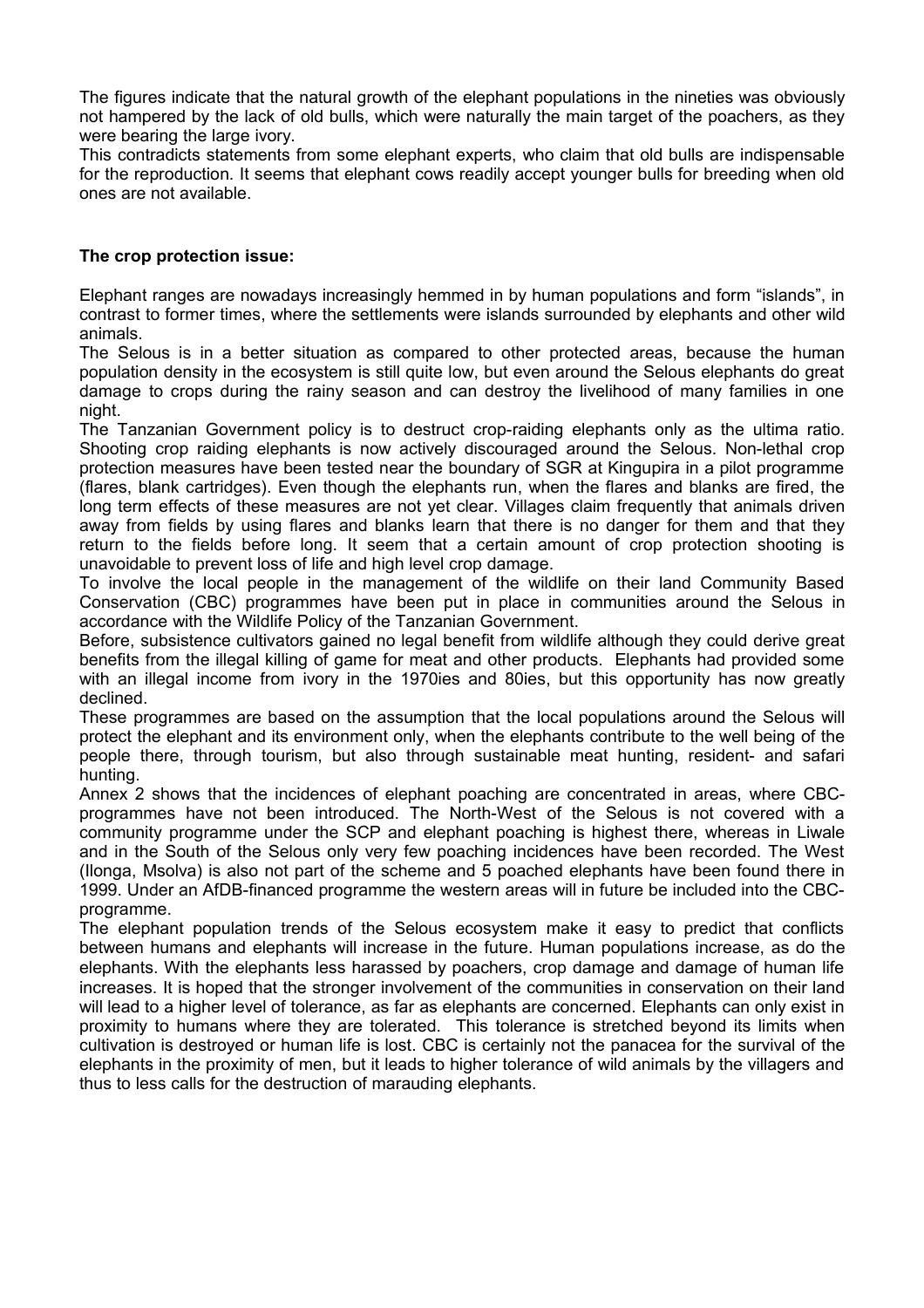### **Annex 1:**

### **Compilation of Elephant Numbers of the Different Surveys carried out in the Selous:**

| <b>Census year/month</b>                |         | 1976 dry & wet 1981 April wet <sup>1,2</sup> | 1986 Oct. | 1989 Sept. | 1991 <sup>2</sup> June wet | 1994 Sept. | 1998 Oct.   |
|-----------------------------------------|---------|----------------------------------------------|-----------|------------|----------------------------|------------|-------------|
| <b>Selous Game Reserve</b>              |         |                                              |           |            |                            |            |             |
| Selous Game Reserve (sq.km)             | 43,000  | 43,000                                       | 43,000    | 42,822     | 41,991                     | 43,626     | 43,378      |
| population in SGR                       | 82,628  | 63,550                                       | 42,841    | 24,548     | 12,262                     | 31,743     | 41,670      |
| density SGR <sup>3</sup>                | 1.83    | 1.292                                        | 1.00      | 0.499      | 0.249                      | 0.646      | 0.961       |
| 95% confidence limit SGR                | n/a     | n/a                                          | 40.0      | 28.5       | 26.0                       | 28.9       | 32.8        |
| carcasses SGR                           | 3,305   | n/a                                          | 8,143     | 5,326      | 0                          | 0          | 0           |
| carcass ratio SGR in %                  | 4.0     | n/a                                          | 19.0      | 21.6       | 0                          | 0          | $\mathbf 0$ |
| Entire Survey Area                      |         |                                              |           |            |                            |            |             |
| Entire Survey Area (sq.km)              | 81,975  | 19,550                                       | 85,125    | 78,648     | 78,551                     | 91,366     | 98,725      |
| population ESA                          | 111,649 | 85,504                                       | 57,719    | 30,889     | 22,208                     | 52,234     | 55,672      |
| density ESA                             | 1.362   | 1.155                                        | 0.678     | 0.392      | 0.283                      | 0.572      | 0.564       |
| 95% confidence limit ESA                | n/a     | 12.0                                         | 20.0      | 23.4       | 15.9                       | 20.5       | 27.1        |
| carcasses ESA                           | 7,842   | $9,881^3$                                    | 12,040    | 6,742      | 0                          | 59         | 62          |
| carcass ratio ESA in %                  | 6.9     | 11.6                                         | 20.8      | 21.8       | 0                          | 0.001      | 0.001       |
| Selous Census Zone                      |         |                                              |           |            |                            |            |             |
| Selous Census Zone (sq.km) <sup>5</sup> | 74,000  | 74,000                                       | 85,125    | 73,947     | 72,658                     | 75,443     | 68,151      |
| population SCZ                          | 109,419 | 85,504                                       | 57,719    | 29,597     | 20,290                     | 47,860     | 47,171      |
| density SCZ                             | 1.479   | 1.155                                        | 0.678     | 0.400      | 0.279                      | 0.634      | 0.692       |
| 95% confidence limit SCZ                | 17.0    | 12.0                                         | 29.5      | 28.3       | 22.4                       | 20.3       | 28.5        |
| carcasses SCZ                           | 6,493   | 9,881                                        | 12,040    | 6,669      | 0                          | 59         | 62          |
| carcass ratio SCZ in %                  | 5,9     | 11.6                                         | 20.8      | 22.5       | 0                          | 0.001      | 0.001       |
| outside SGR                             |         |                                              |           |            |                            |            |             |
| area outside SGR                        | 38,975  | n/a                                          | 42,125    | 35,826     | 36,560                     | 47,740     | 55,347      |
| population outside SGR                  | 30,941  | 21,954                                       | 14,878    | 6,341      | 9,824                      | 20,491     | 7,655       |
| density outside SGR                     | 0.794   | n/a                                          | 0.353     | 0.177      | 0.269                      | 0.429      | 0138        |
| carcasses outside SGR                   | 3,404   | n/a                                          | 2,829     | 1,416      | 0                          | 59         | 62          |
| carcass ratio outside SGR in %          | 11.0    | n/a                                          | 19.0      | 22.3       | 0                          | 0.003      | 0.008       |

*1. The 1981 census covered only 35% of the Selous area. The figures given here are extrapolated. Data on carcasses are from the dry season.*

*2. Wet season data are only of limited value here, as they are not comparable with the dry season ones due to different visibility conditions.*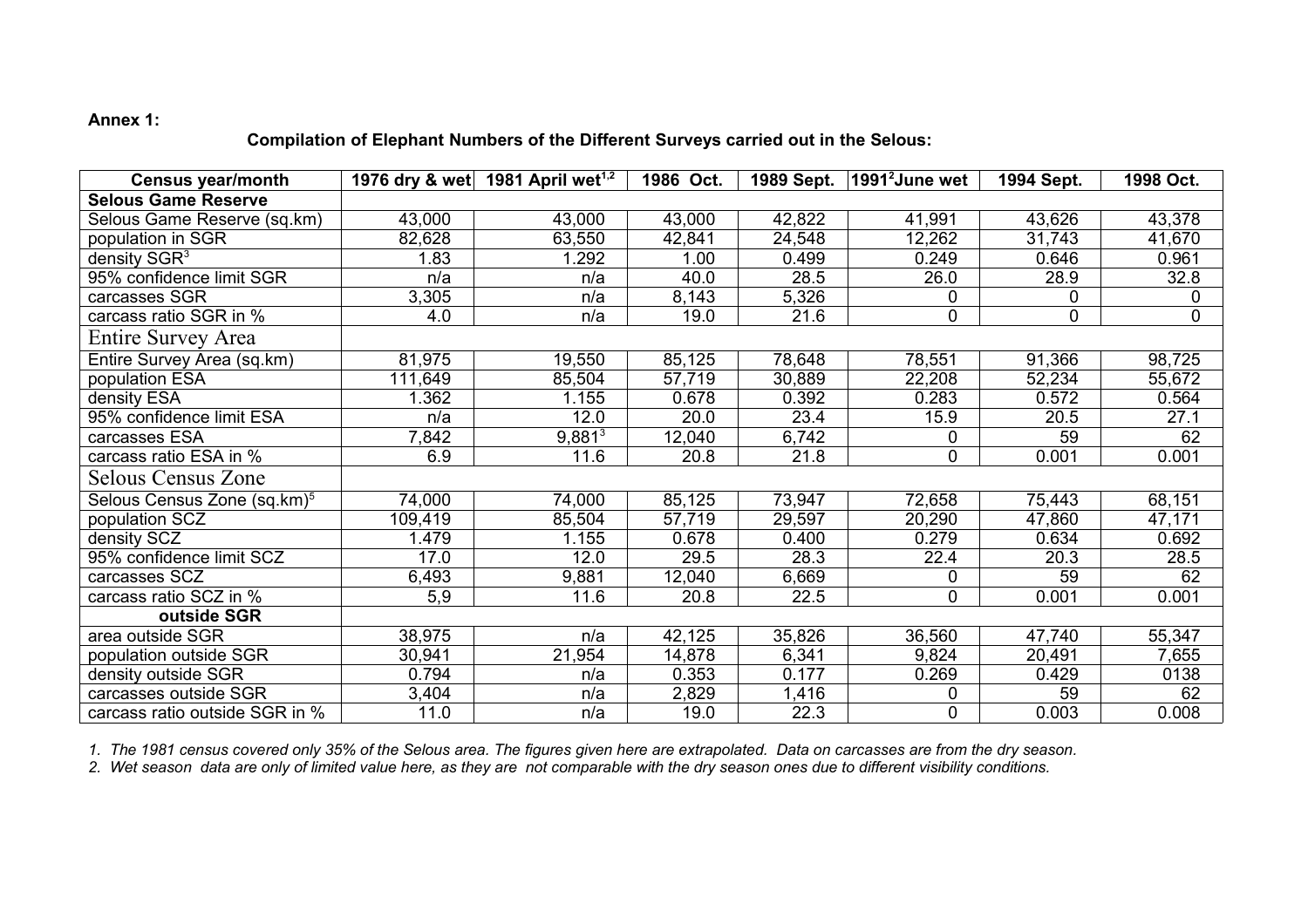*3. The size of the SGR is given at 50,000 sq.km in the Wildlife Conservation Act. In the censuses, however, different estimates have been used. The figures given*

 *here are based on the newest GIS-based estimate of 49,200 sq.km.*

*4. SCZ has been defined differently over the years for unknown reasons .Thus results are difficult to compare.*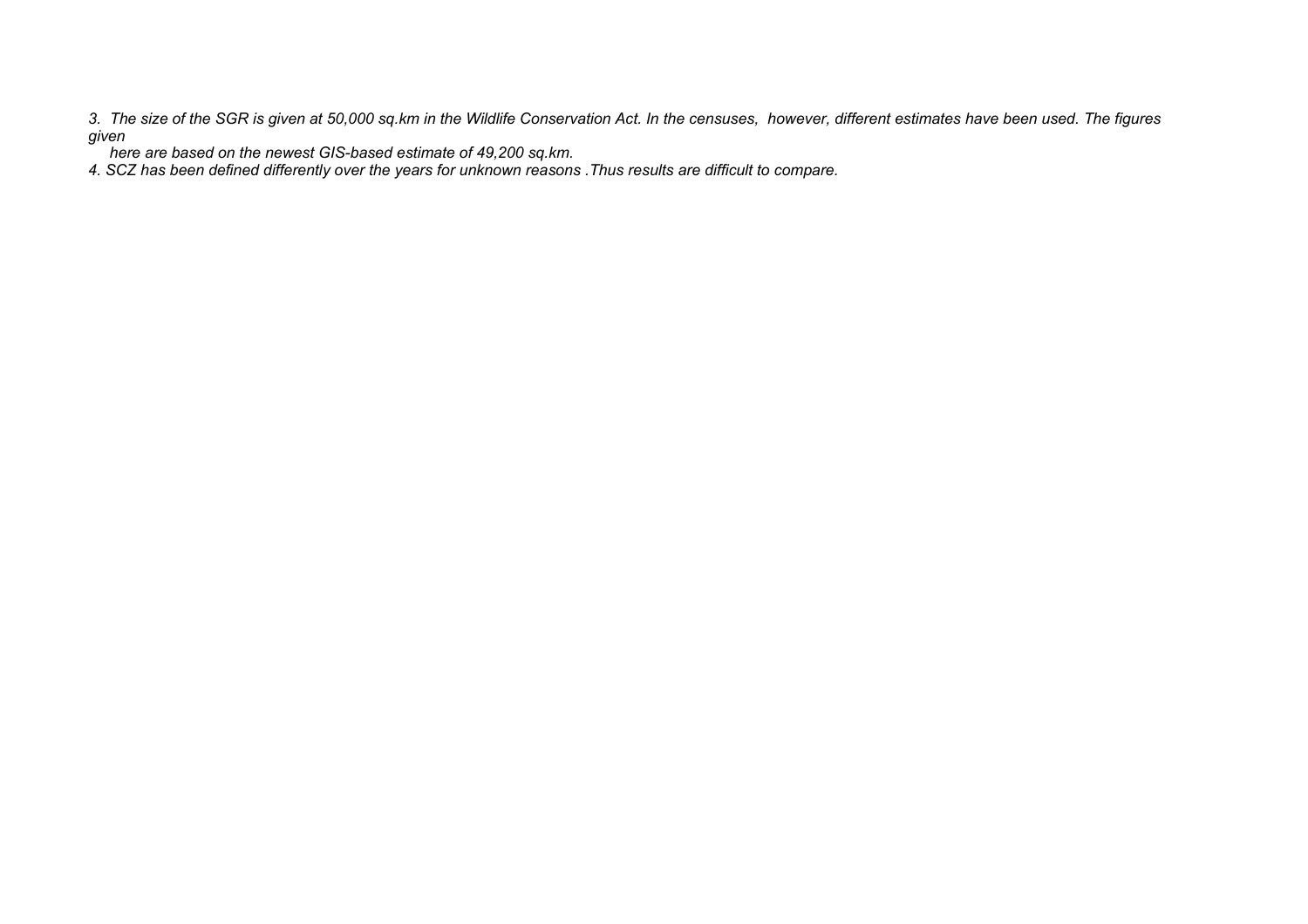|                                               |                         |                |                           |                           |                |                |                         | Elephants found dead in the Selous and surrounding areas (1995 - 2000) |                |                |                           |                      |                         |                |                |
|-----------------------------------------------|-------------------------|----------------|---------------------------|---------------------------|----------------|----------------|-------------------------|------------------------------------------------------------------------|----------------|----------------|---------------------------|----------------------|-------------------------|----------------|----------------|
|                                               |                         |                | Poaching                  |                           |                |                |                         |                                                                        |                |                |                           | <b>Natural Death</b> |                         |                |                |
|                                               |                         |                |                           |                           |                |                |                         |                                                                        |                |                |                           |                      |                         |                |                |
| Poached Elephants inside Selous Game Reserve  |                         |                |                           |                           |                |                |                         | Dead Elephants inside Selous Game Reserve                              |                |                |                           |                      |                         |                |                |
| <b>Sector</b>                                 | 95                      | 96             | 97                        | 98                        | 99             | 2000 total     |                         | <b>Sector</b>                                                          | 95             | 96             | 97                        | 98                   | 99                      | 2000           | <i>I</i> total |
| Matambwe                                      | 1                       | 1              | $\overline{c}$            | 1                         | $\overline{2}$ | 0              | 7                       | Matambwe                                                               | 1              | 0              | 0                         | 0                    | 2                       | 0              | 3              |
| Kingupira                                     | $\mathbf 0$             | 0              | 0                         | 5                         | 9              | $\overline{c}$ | 16                      | Kingupira                                                              | 0              | 0              | 0                         | 0                    | 4                       | 0              | 4              |
| Liwale                                        | 0                       | 0              | $\overline{0}$            | $\overline{0}$            | 0              | 0              | 0                       | Liwale                                                                 | 0              | 0              | 0                         | 0                    | $\Omega$                | $\Omega$       | 0              |
| Kalulu                                        | $\mathbf 0$             | $\mathbf 0$    | 0                         | 0                         | $\overline{2}$ | 0              | $\overline{2}$          | Kalulu                                                                 | 0              | $\mathbf 0$    | $\mathbf 0$               | $\mathbf 0$          | $\mathbf 0$             | 0              | 0              |
| Likuyu                                        | 0                       | 0              | 0                         | $\overline{0}$            | 0              | 0              | 0                       | Likuvu                                                                 | $\overline{0}$ | $\mathbf 0$    | 0                         | 0                    | $\Omega$                | 0              | 0              |
| llonga                                        | 0                       | 1              | 0                         | $\overline{0}$            | 0              | 0              | 1                       | llonga                                                                 | 0              | 0              | 0                         | 1                    | 0                       | 0              | 1              |
| Msolwa                                        | $\overline{0}$          | 0              | 0                         | $\overline{0}$            | 0              | 1              | 1                       | Msolwa                                                                 | 0              | 0              | 0                         | 0                    | $\Omega$                | 1              | 1              |
| total                                         | 1                       | $\overline{2}$ | $\overline{\mathbf{2}}$   | 6                         | 13             | 3              | 27                      | total                                                                  | 1              | 0              | 0                         | 1                    | 6                       | 1              | 9              |
|                                               |                         |                |                           |                           |                |                |                         |                                                                        |                |                |                           |                      |                         |                |                |
| Poached Elephants outside Selous Game Reserve |                         |                |                           |                           |                |                |                         | Dead Elephants outside Selous Game Reserve                             |                |                |                           |                      |                         |                |                |
|                                               |                         | 96             |                           |                           |                |                |                         |                                                                        | 95             | 96             | 97                        |                      |                         | 2000           |                |
| <b>Sector</b>                                 | 95                      |                | 97                        | 98                        | 99             | 2000           | total                   | <b>Sector</b>                                                          |                |                |                           | 98                   | 99                      |                | total          |
| Matambwe                                      | $\mathbf 1$             | $\mathbf 0$    | $\mathbf 0$               | $\mathbf 0$               | $\overline{c}$ | 1              | 4                       | Matambwe                                                               | $\mathbf 0$    | $\overline{0}$ | $\mathbf 0$               | $\mathbf 0$          | 1                       | 0              | 1              |
| Kingupira                                     | $\mathbf 0$             | 1              | $\mathbf{1}$              | 3                         | $\mathbf{1}$   | $\overline{0}$ | 6                       | Kingupira                                                              | 0              | $\mathbf 0$    | $\mathbf 0$               | $\mathbf 0$          | 0                       | 0              | 0              |
| Liwale                                        | 1                       | $\overline{1}$ | $\overline{0}$            | $\overline{0}$            | $\overline{0}$ | $\overline{0}$ | $\overline{2}$          | Liwale                                                                 | $\overline{0}$ | $\overline{0}$ | $\overline{0}$            | $\overline{0}$       | $\overline{0}$          | 0              | 0              |
| Kalulu                                        | $\overline{0}$          | 0              | $\overline{0}$            | $\overline{0}$            | $\overline{0}$ | $\overline{0}$ | $\overline{\mathbf{0}}$ | Kalulu                                                                 | 0              | 0              | $\overline{0}$            | $\overline{0}$       | $\Omega$                | 0              | 0              |
| Likuyu                                        | 0                       | 0              | $\overline{\mathfrak{o}}$ | 1                         | 1              | 0              | $\overline{2}$          | Likuyu                                                                 | 0              | 0              | $\mathbf{1}$              | 1                    | $\mathbf 0$             | 0              | $\overline{2}$ |
| llonga                                        | 1                       | $\overline{0}$ | $\overline{0}$            | 1                         | 4              | $\overline{0}$ | 6                       | llonga                                                                 | $\overline{0}$ | $\overline{0}$ | $\overline{0}$            | $\mathbf 0$          | $\Omega$                | 0              | 0              |
| Msolwa                                        | 0                       | 0              | 1                         |                           | 1              | 0              | $\overline{2}$          | Msolwa                                                                 | 0              | 0              | 0                         | 0                    | $\overline{0}$          | 0              | 0              |
| total                                         | $\overline{\mathbf{3}}$ | $\overline{2}$ | $\overline{2}$            | 5                         | 9              | 1              | $\overline{22}$         | total                                                                  | $\mathbf{0}$   | 0              | 1                         | 1                    | 1                       | $\bf{0}$       | 3              |
|                                               |                         |                |                           |                           |                |                |                         |                                                                        |                |                |                           |                      |                         |                |                |
| Poached Elephants total                       |                         |                |                           |                           |                |                |                         | Dead Elephants total                                                   |                |                |                           |                      |                         |                |                |
| <b>Sector</b>                                 | 95                      | 96             | 97                        | 98                        | 99             | 2000           | total                   | <b>Sector</b>                                                          | 95             | 96             | 97                        | 98                   | 99                      | 2000           | total          |
| Matambwe                                      | $\overline{2}$          | 1              | $\overline{2}$            | 1                         | 4              | 1              | 11                      | Matambwe                                                               | 1              | $\mathbf 0$    | 0                         | 0                    | 3                       | 0              | 4              |
| Kingupira                                     | 0                       | 1              | 1                         | 8                         | 10             | $\overline{2}$ | 22                      | Kingupira                                                              | 0              | 0              | 0                         | 0                    | 4                       | 0              | 4              |
| Liwale                                        | 1                       | 1              | $\overline{0}$            | $\overline{\mathfrak{o}}$ | $\overline{0}$ | $\overline{0}$ | $\overline{\mathbf{c}}$ | Liwale                                                                 | $\mathbf 0$    | $\overline{0}$ | $\overline{\mathfrak{o}}$ | $\overline{0}$       | $\overline{0}$          | 0              | 0              |
| Kalulu                                        | $\overline{0}$          | $\overline{0}$ | $\overline{0}$            | $\overline{0}$            | $\overline{2}$ | $\overline{0}$ | $\overline{2}$          | Kalulu                                                                 | $\overline{0}$ | $\overline{0}$ | $\overline{0}$            | $\overline{0}$       | $\overline{0}$          | $\overline{0}$ | 0              |
| Likuyu                                        | $\overline{0}$          | $\overline{0}$ | $\overline{0}$            | $\overline{1}$            | $\overline{1}$ | $\overline{0}$ | $\overline{2}$          | Likuyu                                                                 | 0              | $\overline{0}$ | $\overline{1}$            | $\overline{1}$       | $\overline{0}$          | 0              | $\overline{2}$ |
| llonga                                        | 1                       | $\overline{1}$ | $\overline{\mathfrak{o}}$ | 1                         | 4              | $\overline{0}$ | 7                       | llonga                                                                 | 0              | $\overline{0}$ | $\overline{\mathfrak{o}}$ | $\overline{1}$       | 0                       | 0              | 1              |
| Msolwa                                        | 0                       | 0              | 1                         | $\overline{0}$            | 1              | 1              | 3                       | Msolwa                                                                 | 0              | $\overline{0}$ | $\overline{0}$            | 0                    | $\mathbf 0$             | 1              | 1              |
| total                                         | 4                       | 4              | 4                         | 11                        | 22             | 4              | 49                      | total                                                                  | 1              | 0              | 1                         | $\overline{2}$       | $\overline{\mathbf{z}}$ | 1              | 12             |

## **Annex 2: Elephant poaching figures in Selous Eco System 1995 to 2000**

# **Bibliography Elephants Selous Game Reserve**

| Campbell, K. and Huish, S. (1992) | Recent Trends in Tanzanian Elephant Populations: 1987-<br>1992. Tanzania Wildlife Conservation Monitoring, Arusha |
|-----------------------------------|-------------------------------------------------------------------------------------------------------------------|
| Clef, G. W. (1988)                | Maximum Rate of Increase in the African Elephant. African<br>Journal of Ecology, 26:4 323-327                     |
| Douglas-Hamilton, I. (1976)       | Selous Elephant and Wildlife Survey. Report to<br>DANIDA/IUCN                                                     |
| Douglas-Hamilton, I. (1976)       | 80,000 Elephants alive and well in Selous. African, 3, 18-<br>19.                                                 |
| Douglas-Hamilton, I. (1984)       | Elephant and Rhino Population Trends in Selous,<br>Tanzania, Pachyderm, 4, 18.                                    |
| Douglas-Hamilton, I. (1984)       | Trends in Key African Elephant Populations. Pachyderm,<br>$4.7 - 9.$                                              |
| Douglas-Hamilton, I. (1987)       | African Elephants Population Trends and their Causes.<br>Oryx, 21, 11-24.                                         |

*Source: Selous Game Reserve Monitoring Section*